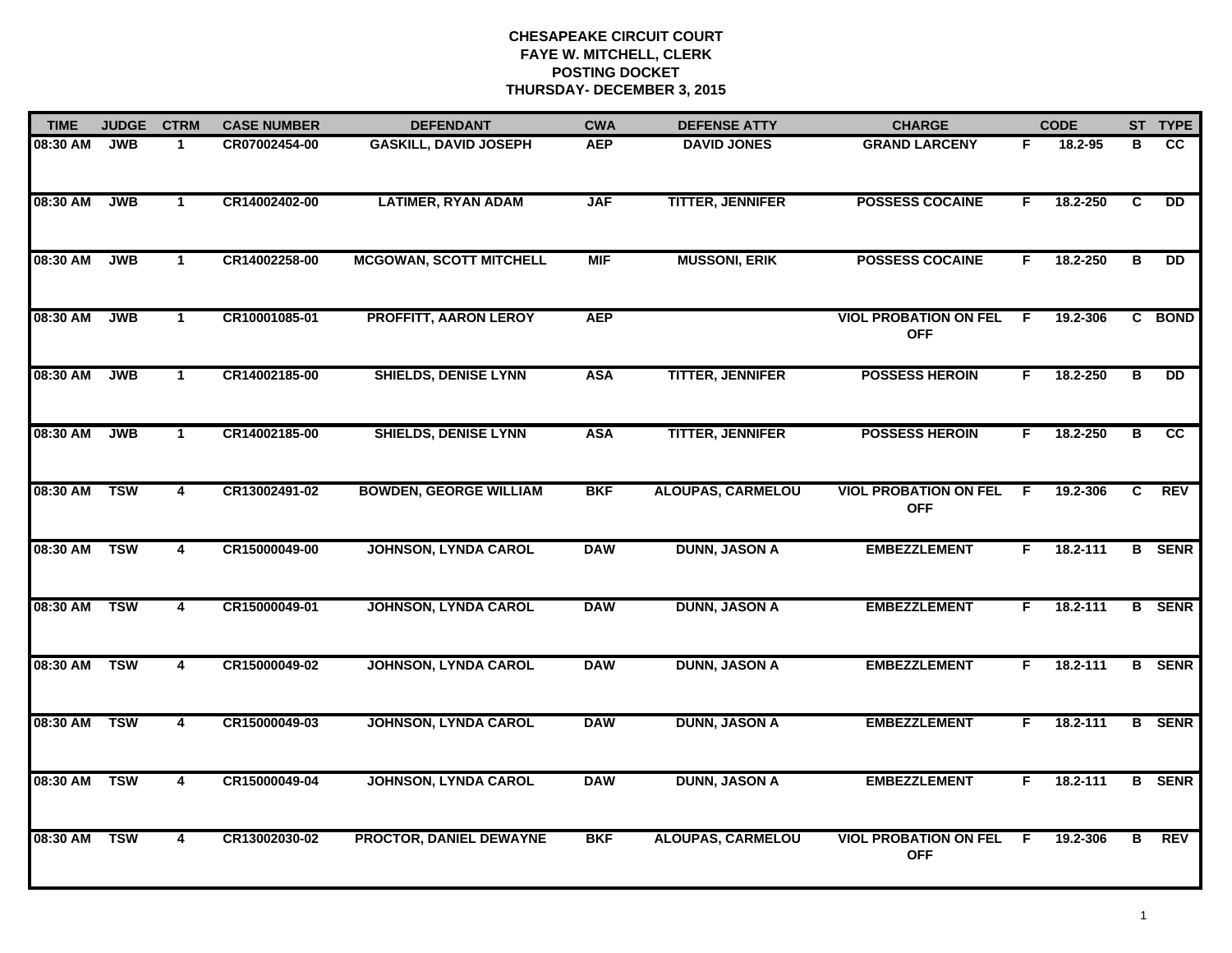| <b>TIME</b>   | <b>JUDGE</b> | <b>CTRM</b>             | <b>CASE NUMBER</b> | <b>DEFENDANT</b>                 | <b>CWA</b> | <b>DEFENSE ATTY</b>     | <b>CHARGE</b>                                |     | <b>CODE</b> |    | ST TYPE       |
|---------------|--------------|-------------------------|--------------------|----------------------------------|------------|-------------------------|----------------------------------------------|-----|-------------|----|---------------|
| 08:30 AM TSW  |              | 4                       | CR15001485-00      | <b>VICK, SHAWRON LASHELLE</b>    | <b>DAW</b> | <b>MELTON, JAMES B</b>  | <b>FORGE CHECK</b>                           | F.  | 18.2-172    |    | <b>B</b> SENR |
| 08:30 AM      | <b>TSW</b>   | $\overline{\mathbf{4}}$ | CR15001485-01      | <b>VICK, SHAWRON LASHELLE</b>    | <b>DAW</b> | <b>MELTON, JAMES B</b>  | <b>UTTER FORGED CHECK</b>                    | F.  | 18.2-172    |    | <b>B</b> SENR |
| 08:30 AM      | <b>TSW</b>   | 4                       | CR15001485-03      | <b>VICK, SHAWRON LASHELLE</b>    | <b>DAW</b> | <b>MELTON, JAMES B</b>  | <b>FORGE CHECK</b>                           | F   | 18.2-172    |    | <b>B</b> SENR |
| 08:30 AM      | <b>TSW</b>   | 4                       | CR15001485-04      | <b>VICK, SHAWRON LASHELLE</b>    | <b>DAW</b> | <b>MELTON, JAMES B</b>  | <b>UTTER FORGED CHECK</b>                    | E   | 18.2-172    |    | <b>B</b> SENR |
| 08:30 AM      | <b>TSW</b>   | 4                       | CR15001485-06      | <b>VICK, SHAWRON LASHELLE</b>    | <b>DAW</b> | <b>MELTON, JAMES B</b>  | <b>FORGE CHECK</b>                           | F.  | 18.2-172    |    | <b>B</b> SENR |
| 08:30 AM TSW  |              | 4                       | CR14001356-02      | <b>WOODHOUSE, WILLIAM GEORGE</b> | <b>BKF</b> | <b>WOOD, SHELLY</b>     | <b>VIOL PROBATION ON FEL F</b><br><b>OFF</b> |     | 19.2-306    | C. | <b>REV</b>    |
| 08:30 AM MATA |              | $5\phantom{.0}$         | CR12001225-02      | <b>ADICKES, CORRENE MISCHELL</b> | <b>JAF</b> | <b>BYRUM, ERICA</b>     | <b>VIOL PROBATION ON FEL F</b><br><b>OFF</b> |     | 19.2-306    | C  | <b>BOND</b>   |
| 08:30 AM MATA |              | 5                       | CR10001584-02      | <b>BAKER, HOWARD DODD; JR</b>    | <b>PLC</b> | <b>BYRUM, ERICA</b>     | <b>VIOL PROBATION ON FEL</b><br><b>OFF</b>   | - F | 19.2-306    | C. | <b>REV</b>    |
| 08:30 AM MATA |              | 5                       | CR13000206-03      | <b>DAVIS, DEQUAN MARQUISE</b>    | <b>JAF</b> | <b>BYRUM, ERICA</b>     | <b>VIOL PROBATION ON FEL</b><br><b>OFF</b>   | -F  | 19.2-306    |    | C BOND        |
| 08:30 AM MATA |              | 5                       | CR15001548-00      | <b>EVERETTE, RAY LINDSEY</b>     | <b>PLC</b> | <b>BYRUM, ERICA</b>     | <b>VIOL PROBATION ON FEL</b><br><b>OFF</b>   | E   | 19.2-306    | C  | <b>REV</b>    |
| 08:30 AM MATA |              | 5                       | CR13000217-02      | <b>SUBLETT, DONTEZ LEEMARLE</b>  | <b>PLC</b> | <b>WOOD, SHELLY</b>     | <b>VIOL PROBATION ON FEL F</b><br><b>OFF</b> |     | 19.2-306    | C. | <b>REV</b>    |
| 08:30 AM      | <b>RDS</b>   | 6                       | CR15002156-00      | <b>CLAGGION, WAYNE CORNELIUS</b> | <b>AHM</b> | <b>DRAPER, ANTHONY</b>  | <b>VIOL PROBATION ON FEL</b><br><b>OFF</b>   | F.  | 19.2-306    | C. | <b>BOND</b>   |
| 08:30 AM      | <b>RDS</b>   | 6                       | CR10003149-01      | <b>JONES, KRISTI LYNN</b>        | <b>WHC</b> | <b>WEGMAN, ROBERT L</b> | <b>VIOL PROBATION ON FEL</b><br><b>OFF</b>   | - F | 19.2-306    | C. | <b>REV</b>    |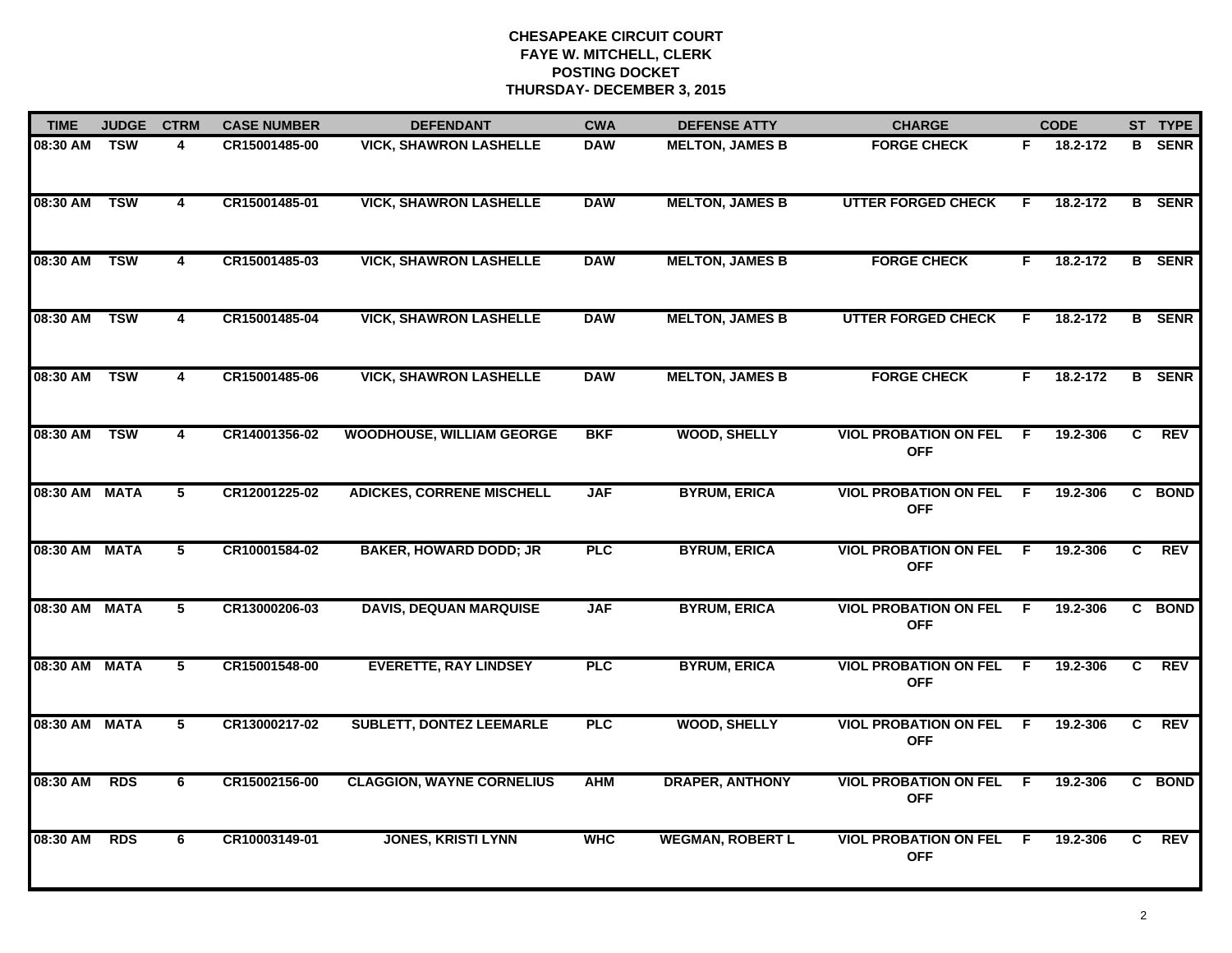| <b>TIME</b>   | <b>JUDGE</b> | <b>CTRM</b>    | <b>CASE NUMBER</b> | <b>DEFENDANT</b>               | <b>CWA</b> | <b>DEFENSE ATTY</b>             | <b>CHARGE</b>                              |     | <b>CODE</b> |              | ST TYPE         |
|---------------|--------------|----------------|--------------------|--------------------------------|------------|---------------------------------|--------------------------------------------|-----|-------------|--------------|-----------------|
| 08:30 AM      | <b>RDS</b>   | 6              | CR13000827-02      | <b>SOBRAN, JOHN CHRISTIAN</b>  | <b>WHC</b> | <b>WEGMAN, ROBERT L</b>         | <b>VIOL PROBATION ON FEL</b><br><b>OFF</b> | - F | 19.2-306    | C            | <b>REV</b>      |
| 08:30 AM      | <b>RDS</b>   | 6              | CR15001247-00      | <b>VICK, DELANIO MAURICE</b>   | <b>WHC</b> | <b>STOKES, MARK</b>             | <b>VIOL PROBATION ON FEL</b><br><b>OFF</b> | -F  | 19.2-306    | C            | REV             |
| 08:30 AM      | <b>RDS</b>   | 6              | CR15000459-00      | <b>WATKINS, CLARENCE</b>       | <b>WHC</b> | <b>GLASS, DALTON</b>            | <b>CREDIT CARD THEFT</b>                   | F.  | 18.2-192    |              | C SENR          |
| 08:30 AM      | <b>RDS</b>   | 6              | CR15000459-01      | <b>WATKINS, CLARENCE</b>       | <b>WHC</b> | <b>GLASS, DALTON</b>            | <b>FTA-TRIAL</b>                           | М   | 18.2-456    |              | C SENR          |
| 09:00 AM MATA |              | 5              | CR12002481-03      | <b>ANDERSON, MARK AARON</b>    | <b>CLB</b> | <b>SPENCER, JO ANNE</b>         | <b>VIOL PROBATION ON FEL</b><br><b>OFF</b> | F.  | 19.2-306    | $\mathbf{o}$ | <b>DC</b>       |
| 09:00 AM MATA |              | 5              | CR12000704-01      | <b>CAMPSON, RUSTY LEIGH</b>    | <b>CLB</b> | <b>PASS, STEPHANIE</b>          | <b>VIOL PROBATION ON FEL</b><br><b>OFF</b> | -F  | 19.2-306    | $\mathbf{o}$ | DC.             |
| 09:00 AM MATA |              | 5              | CR11000365-00      | <b>CANIELY, EUGENE; JR</b>     | CLB        | <b>SLAVEN, RONALD</b>           | <b>VIOL PROBATION ON FEL</b><br><b>OFF</b> | F   | 19.2-306    | $\mathbf{o}$ | DC.             |
| 09:00 AM MATA |              | $\overline{5}$ | CR13001747-06      | <b>EVANS, MARK CHRISTOPHER</b> | CLB        | <b>SHILLING, ANDREW</b>         | <b>VIOL PROBATION ON FEL</b><br><b>OFF</b> | -F  | 19.2-306    | $\mathbf{o}$ | $\overline{DC}$ |
| 09:00 AM MATA |              | 5              | CR14002479-00      | <b>EVANS, MARK CHRISTOPHER</b> | CLB        | <b>WENTWORTH, RACHEL</b>        | <b>GRAND LARCENY</b>                       | F.  | 18.2-95     | $\mathbf{o}$ | <b>DC</b>       |
| 09:00 AM MATA |              | 5              | CR13001283-00      | <b>HOSKIE, JOHN FLOYD</b>      | CLB        | <b>HOLDER, W JOSHUA</b>         | <b>PETIT LARCENY 3RD</b><br><b>OFFENSE</b> | F.  | 18.2-96     | $\mathbf{o}$ | DC              |
| 09:00 AM MATA |              | 5              | CR12002168-02      | <b>JONES, GARNETT DONTE</b>    | <b>CLB</b> | <b>HARMON, HARRY DENNIS; JR</b> | <b>VIOL PROBATION ON FEL</b><br><b>OFF</b> | -F  | 19.2-306    | $\mathbf{o}$ | DC.             |
| 09:00 AM MATA |              | $\overline{5}$ | CR12000781-10      | <b>KIDD, NATHAN RAY</b>        | CLB        | <b>JAMES, ANDREW</b>            | <b>VIOL PROBATION ON FEL</b><br><b>OFF</b> | F.  | 19.2-306    | $\mathbf{o}$ | DC              |
| 09:00 AM MATA |              | $\overline{5}$ | CR14000047-00      | <b>KIDD, NATHAN RAY</b>        | CLB        | <b>JONES, M COLSTON</b>         | <b>PETIT LARCENY 3RD OFF</b>               | - F | 18.2-96     | $\mathbf{o}$ | $\overline{DC}$ |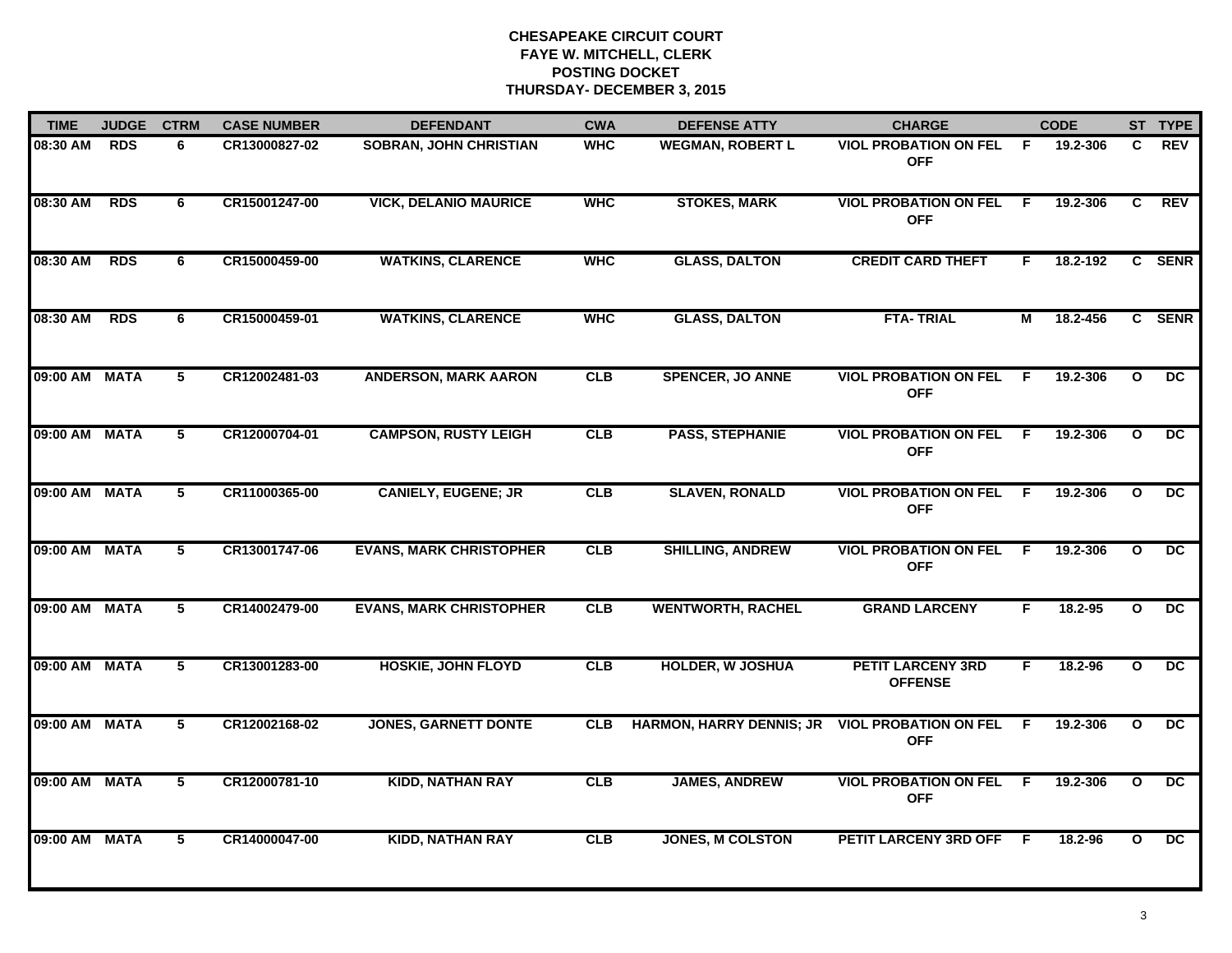| <b>TIME</b>   | <b>JUDGE</b> | <b>CTRM</b>     | <b>CASE NUMBER</b> | <b>DEFENDANT</b>                   | <b>CWA</b> | <b>DEFENSE ATTY</b>       | <b>CHARGE</b>                              |     | <b>CODE</b> |              | ST TYPE         |
|---------------|--------------|-----------------|--------------------|------------------------------------|------------|---------------------------|--------------------------------------------|-----|-------------|--------------|-----------------|
| 09:00 AM MATA |              | 5               | CR11001795-02      | <b>MYERS, PATRICIA LYNNE</b>       | <b>CLB</b> | <b>SPENCER, JO ANNE</b>   | <b>VIOL PROBATION ON FEL</b><br><b>OFF</b> | F.  | 19.2-306    | $\mathbf{o}$ | DC.             |
| 09:00 AM MATA |              | $5\phantom{.0}$ | CR13001013-00      | <b>PATTERSON, TYLER HUGH</b>       | CLB        | <b>TITTER, JENNIFER L</b> | POSS SCH I OR II CONTR<br><b>SUB</b>       | F.  | 18.2-250    | $\mathbf{o}$ | $\overline{DC}$ |
| 09:00 AM MATA |              | $\overline{5}$  | CR14002494-00      | <b>PATTERSON, TYLER HUGH</b>       | CLB        | <b>TITTER, JENNIFER</b>   | <b>FORGE PUBLIC RECORDS</b>                | - F | 18.2-168    | $\mathbf{o}$ | $\overline{DC}$ |
| 09:00 AM MATA |              | 5               | CR14000052-00      | PHIELDS, BRENT ALLEN               | <b>CLB</b> | <b>Matheny, Amina</b>     | POSS SCH I/II CONT SUB                     | F   | 18.2-250    | $\mathbf{o}$ | DC.             |
| 09:00 AM MATA |              | 5               | CR14000075-01      | PHIELDS, BRENT ALLEN               | CLB        | <b>NICHOLAS, LESLEE</b>   | <b>FORGERY CHECK</b>                       | F.  | 18.2-172    | $\mathbf{o}$ | DC.             |
| 09:00 AM MATA |              | 5               | CR14000075-03      | PHIELDS, BRENT ALLEN               | CLB        | <b>NICHOLAS, LESLEE</b>   | <b>FORGE CHECK</b>                         | F.  | 18.2-172    | $\mathbf{o}$ | $\overline{DC}$ |
| 09:00 AM MATA |              | 5               | CR14000075-05      | <b>PHIELDS, BRENT ALLEN</b>        | <b>CLB</b> | NICHOLAS, LESLEE          | <b>FORGE CHECK</b>                         | F.  | 18.2-172    | $\mathbf{o}$ | DC.             |
| 09:00 AM MATA |              | 5               | CR12000207-01      | <b>RHODES, WILLIAM HERBERT; IV</b> | <b>CLB</b> | <b>BLACK, HUGH; III</b>   | <b>VIOL PROBATION ON FEL</b><br><b>OFF</b> | F.  | 19.2-306    | $\mathbf{o}$ | DC              |
| 09:00 AM MATA |              | 5               | CR12000339-04      | <b>RIGAS, EMANUEL LOUKAS</b>       | CLB        | <b>BLACK, HUGH E; III</b> | <b>VIOL PROBATION ON FEL</b><br><b>OFF</b> | F.  | 19.2-306    | $\mathbf{o}$ | DC              |
| 09:00 AM MATA |              | 5               | CR13001767-00      | <b>SPRUILL, JENNIFER EUGENIA</b>   | CLB        | Taylor, Matthew T; SR     | <b>FORGE CHECK</b>                         | F.  | 18.2-172    | $\mathbf{o}$ | DC              |
| 09:00 AM MATA |              | $5\phantom{.0}$ | CR13001767-01      | <b>SPRUILL, JENNIFER EUGENIA</b>   | CLB        | Taylor, Matthew T; SR     | <b>UTTER FORGED CHECK</b>                  | F   | 18.2-172    | $\circ$      | DC.             |
| 09:00 AM MATA |              | 5               | CR10002306-01      | <b>WILLIAMS, DANLADI WILLIAMS</b>  | CLB        | <b>MORRIS, DIALLO</b>     | <b>VIOL PROBATION ON FEL</b><br><b>OFF</b> | -F  | 19.2-306    | $\mathbf{o}$ | $\overline{DC}$ |
| 09:30 AM MATA |              | 5               | CR13000103-03      | <b>HARRELL, JAMES ALLEN</b>        |            |                           | <b>VIOL PROBATION ON FEL</b><br><b>OFF</b> | -F  | 19.2-306    |              | C ADAT          |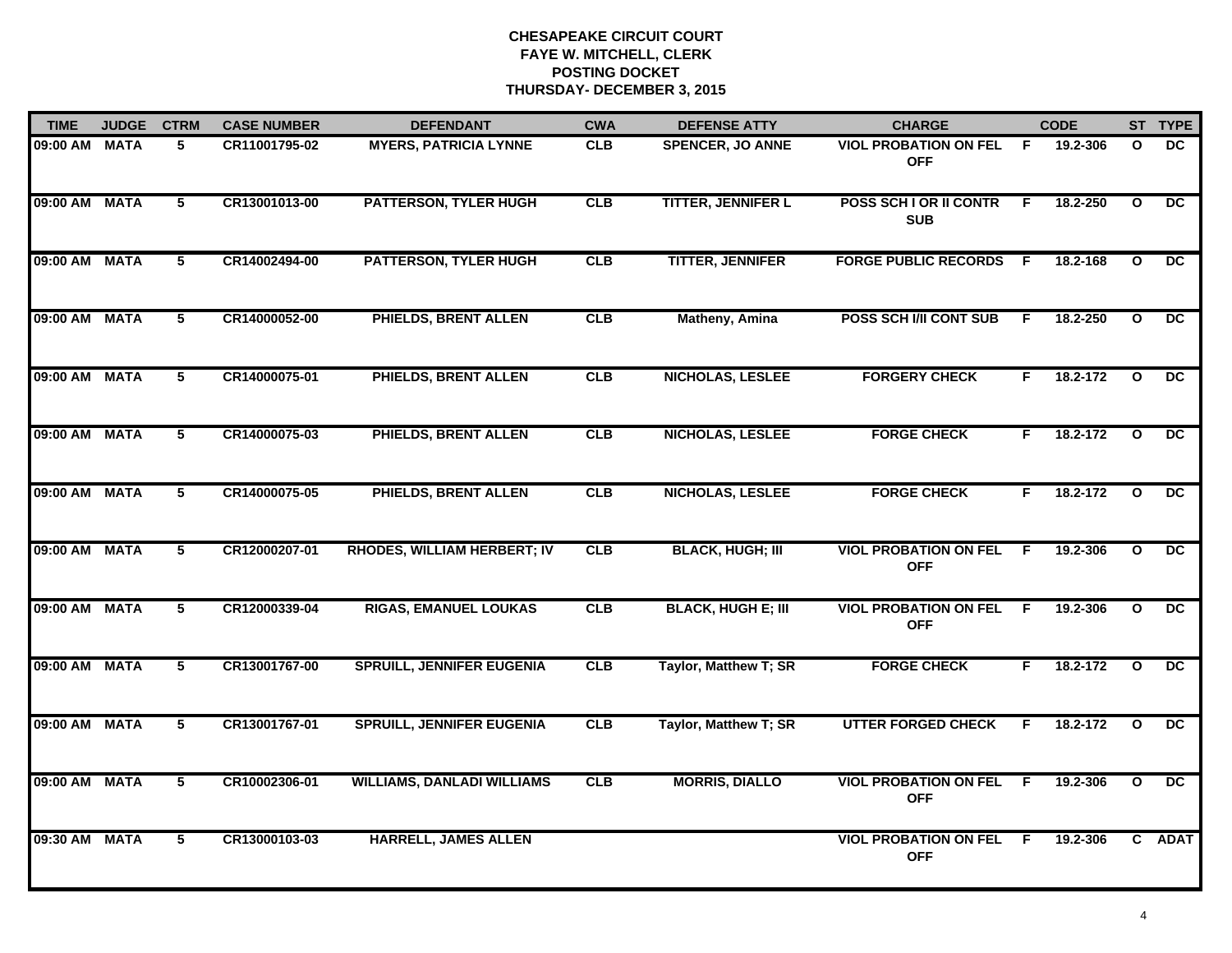| <b>TIME</b>   | <b>JUDGE</b> | <b>CTRM</b>     | <b>CASE NUMBER</b> | <b>DEFENDANT</b>                 | <b>CWA</b>  | <b>DEFENSE ATTY</b>      | <b>CHARGE</b>                                       |     | <b>CODE</b>  |              | ST TYPE       |
|---------------|--------------|-----------------|--------------------|----------------------------------|-------------|--------------------------|-----------------------------------------------------|-----|--------------|--------------|---------------|
| 09:30 AM MATA |              | 5.              | CR15001934-00      | <b>OWENS, SHERIKA LYNETTE</b>    | <b>JAF</b>  | <b>TITTER, JENNIFER</b>  | <b>GRAND LARCENY</b>                                | F.  | 18.2-95      | в            | <b>TBS</b>    |
| 09:30 AM MATA |              | $5\phantom{.0}$ | CR15001934-01      | <b>OWENS, SHERIKA LYNETTE</b>    | <b>JAF</b>  | <b>TITTER, JENNIFER</b>  | <b>POSSESS BURGLARIOUS</b><br><b>TOOLS</b>          | - F | 18.2-94      | В            | <b>TBS</b>    |
| 09:30 AM MATA |              | 5               | CR11002538-01      | <b>RICHARDSON, DARRELL DAVID</b> |             |                          | <b>VIOL PROBATION ON FEL</b><br><b>OFF</b>          | - F | 19.2-306     |              | C ADAT        |
| 09:30 AM MATA |              | 5               | CR92001078-00      | <b>SPELLER, IDA MAE GREGORY</b>  | <b>NONE</b> | Buyrn, Richard L.        | <b>PETIT LARCENY</b>                                | М   | 18.2-96      | C.           | <b>TBS</b>    |
| 09:30 AM MATA |              | 5               | CR92001078-01      | <b>SPELLER, IDA MAE GREGORY</b>  | <b>NONE</b> | Buyrn, Richard L.        | <b>CONTEMPT FTA - COST</b><br><b>REVIEW</b>         | М   | 18.2-456     |              | C ADAT        |
| 10:00 AM      | <b>JWB</b>   | $\mathbf 1$     | CR15001288-00      | <b>COSTON, CALVIN TEKO</b>       | <b>WHC</b>  | <b>SLAVEN, RONALD</b>    | <b>OBTAIN MONEY BY FALSE F</b><br><b>PRETENSE</b>   |     | 18.2-178     | $\mathbf{c}$ | <b>BOND</b>   |
| 10:00 AM      | <b>JWB</b>   | $\mathbf{1}$    | CR15001288-03      | <b>COSTON, CALVIN TEKO</b>       | <b>WHC</b>  | <b>SLAVEN, RONALD</b>    | <b>OBTAIN MONEY BY FALSE F</b><br><b>PRETENSE</b>   |     | 18.2-178     | C            | <b>BOND</b>   |
| 10:00 AM      | <b>JWB</b>   | $\mathbf{1}$    | CR15001505-02      | <b>COSTON, CALVIN TEKO</b>       | <b>WHC</b>  | <b>SLAVEN, RONALD</b>    | <b>OBTAIN MONEY FALSE</b><br><b>PRET &gt;=\$200</b> | F.  | 18.2-178     |              | C BOND        |
| 10:00 AM      | <b>JWB</b>   | $\mathbf{1}$    | CR05000581-00      | <b>ENGLISH, ROBERT EDGAR</b>     | <b>JAF</b>  | <b>EMMA SIMPSON</b>      | <b>POSS COCAINE</b>                                 | F.  | 18.2-250     | C.           | <b>ROL</b>    |
| 10:00 AM      | <b>JWB</b>   | $\mathbf{1}$    | CR15001930-00      | <b>GILE, COREY MICHAEL</b>       | <b>JAF</b>  | <b>WENTWORTH, RACHEL</b> | <b>GRAND LARCENY</b>                                | F.  | $18.2 - 95$  |              | <b>B</b> TRYL |
| 10:00 AM      | <b>JWB</b>   | $\mathbf{1}$    | CR15001041-00      | <b>POWELL, HERMAN LEON; II</b>   | <b>AEP</b>  | <b>JONES, M COLSTON</b>  | <b>GRAND LARCENY</b>                                | F.  | 18.2-95      |              | C TRYL        |
| 10:00 AM      | <b>JWB</b>   | $\mathbf{1}$    | CR06000331-00      | <b>SCOTT, MICHAEL J</b>          | <b>JAF</b>  |                          | <b>POSS MARIJUANA</b>                               |     | M 18.2-250.1 | <b>S</b>     | <b>ROL</b>    |
| 10:00 AM      | <b>JWB</b>   | $\mathbf{1}$    | CR15002193-00      | <b>WHITE, JULIAN SHAWN</b>       | <b>JAF</b>  | <b>STOKES, MARK</b>      | <b>ELUDE</b>                                        | F.  | 46.2-817B    |              | C PLEA        |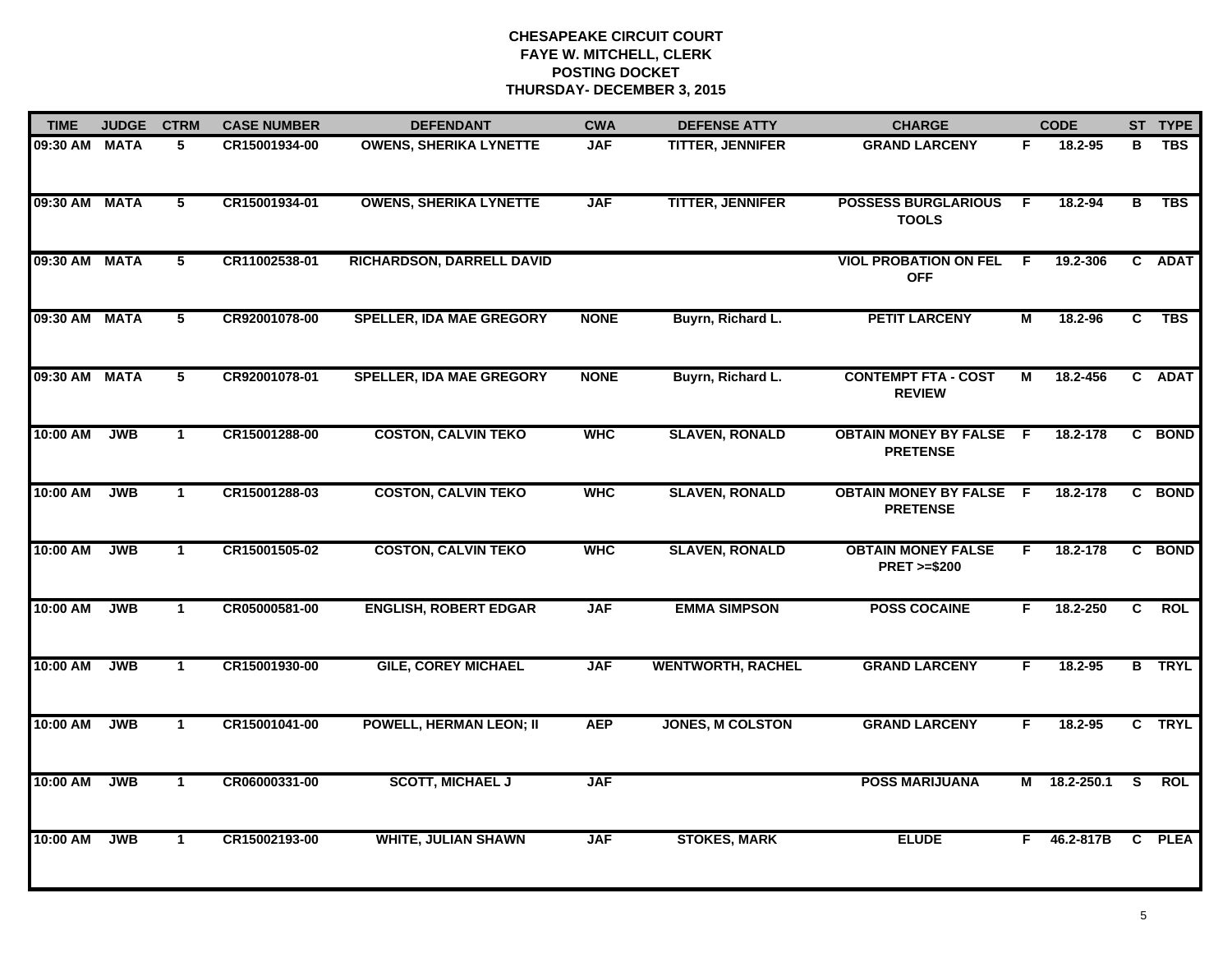| <b>TIME</b>  | <b>JUDGE</b> | <b>CTRM</b>    | <b>CASE NUMBER</b> | <b>DEFENDANT</b>                  | <b>CWA</b> | <b>DEFENSE ATTY</b>       | <b>CHARGE</b>                                   |    | <b>CODE</b>    |              | ST TYPE       |
|--------------|--------------|----------------|--------------------|-----------------------------------|------------|---------------------------|-------------------------------------------------|----|----------------|--------------|---------------|
| 10:00 AM     | <b>JWB</b>   | $\mathbf 1$    | CR15002186-00      | <b>WIATREK, KENNETH BRANDON</b>   | <b>JAF</b> | <b>PASS, STEPHANIE</b>    | <b>ENHANCED</b><br>PENALTY:LARCENY 3RD+         | F. | 18.2-178       | $\mathbf{C}$ | <b>PLEA</b>   |
| 10:00 AM     | <b>JWB</b>   | $\mathbf{1}$   | CR15002186-01      | <b>WIATREK, KENNETH BRANDON</b>   | <b>JAF</b> | <b>PASS, STEPHANIE</b>    | PETIT LARCENY 3RD+ OFF F                        |    | 18.2-96        |              | C PLEA        |
| 10:00 AM     | <b>JWB</b>   | $\mathbf{1}$   | CR15002186-02      | <b>WIATREK, KENNETH BRANDON</b>   | <b>JAF</b> | <b>PASS, STEPHANIE</b>    | PETIT LARCENY 3RD+ OFF F                        |    | 18.2-96        |              | C PLEA        |
| 10:00 AM     | <b>TSW</b>   | 4              | CR15002013-00      | <b>BURKET, ROBERT TRAVIS</b>      | CLB        | <b>BYRUM, ERICA</b>       | <b>LARCENY W/INTENT TO</b><br><b>SELL</b>       |    | F 18.2-108.01  |              | <b>B</b> TRYL |
| 10:00 AM     | <b>TSW</b>   | 4              | CR15002013-01      | <b>BURKET, ROBERT TRAVIS</b>      | CLB        | <b>BYRUM, ERICA</b>       | <b>GRAND LARCENY</b>                            | F. | 18.2-95        |              | <b>B</b> TRYL |
| 10:00 AM TSW |              | 4              | CR15001228-00      | <b>CARTER, KIRSTEN NOEL</b>       | <b>MIF</b> | <b>HAMLIN, JASON L</b>    | <b>AMMUNITION: POSS BY</b><br><b>CONV FELON</b> |    | $F$ 18.2-308.2 |              | <b>F</b> TRYL |
| 10:00 AM     | <b>TSW</b>   | 4              | CR15001228-01      | <b>CARTER, KIRSTEN NOEL</b>       | <b>MIF</b> | <b>HAMLIN, JASON L</b>    | <b>POSSESS FENTANYL</b>                         | F. | 18.2-250       |              | F TRYL        |
| 10:00 AM     | <b>TSW</b>   | $\overline{4}$ | CR15002250-00      | <b>STURDIFEN, BRANDON JUNIOUS</b> | <b>MIF</b> | <b>DAWSON, SW</b>         | <b>PWID MARIJUANA</b>                           |    | $F$ 18.2-248.1 |              | <b>B</b> PLEA |
| 10:00 AM     | <b>TSW</b>   | 4              | CR15001936-00      | <b>TERAN-BAHENA, JUAN CARLOS</b>  | <b>MIF</b> | <b>JANKELL, PETER</b>     | DUI-3RD W/IN 10Y                                | F. | C.18.2-266     |              | C PLEA        |
| 10:00 AM     | <b>TSW</b>   | $\overline{4}$ | CR15001936-01      | <b>TERAN-BAHENA, JUAN CARLOS</b>  | <b>MIF</b> | <b>JANKELL, PETER</b>     | <b>HIT &amp; RUN</b>                            |    | F C.46.2-894   |              | C PLEA        |
| 10:00 AM TSW |              | 4              | CR15001936-02      | <b>TERAN-BAHENA, JUAN CARLOS</b>  | <b>MIF</b> | <b>JANKELL, PETER</b>     | <b>NO DRIVERS LICENSE</b>                       | М  | 46.2-300       |              | S PLEA        |
| 10:00 AM TSW |              | 4              | CR15002093-00      | <b>WOLFE, JARED JOSEPH</b>        | <b>MIF</b> | <b>BLACK, HUGH E; III</b> | <b>PWID MARIJUANA</b>                           |    | $F$ 18.2-248.1 |              | C PLEA        |
| 10:00 AM     | <b>TSW</b>   | $\overline{4}$ | CR15002093-01      | <b>WOLFE, JARED JOSEPH</b>        | <b>MIF</b> | <b>BLACK, HUGH E; III</b> | FIREARM:POSS DIST/POSS F<br><b>SCHI/II</b>      |    | 18.2-308.4     |              | C PLEA        |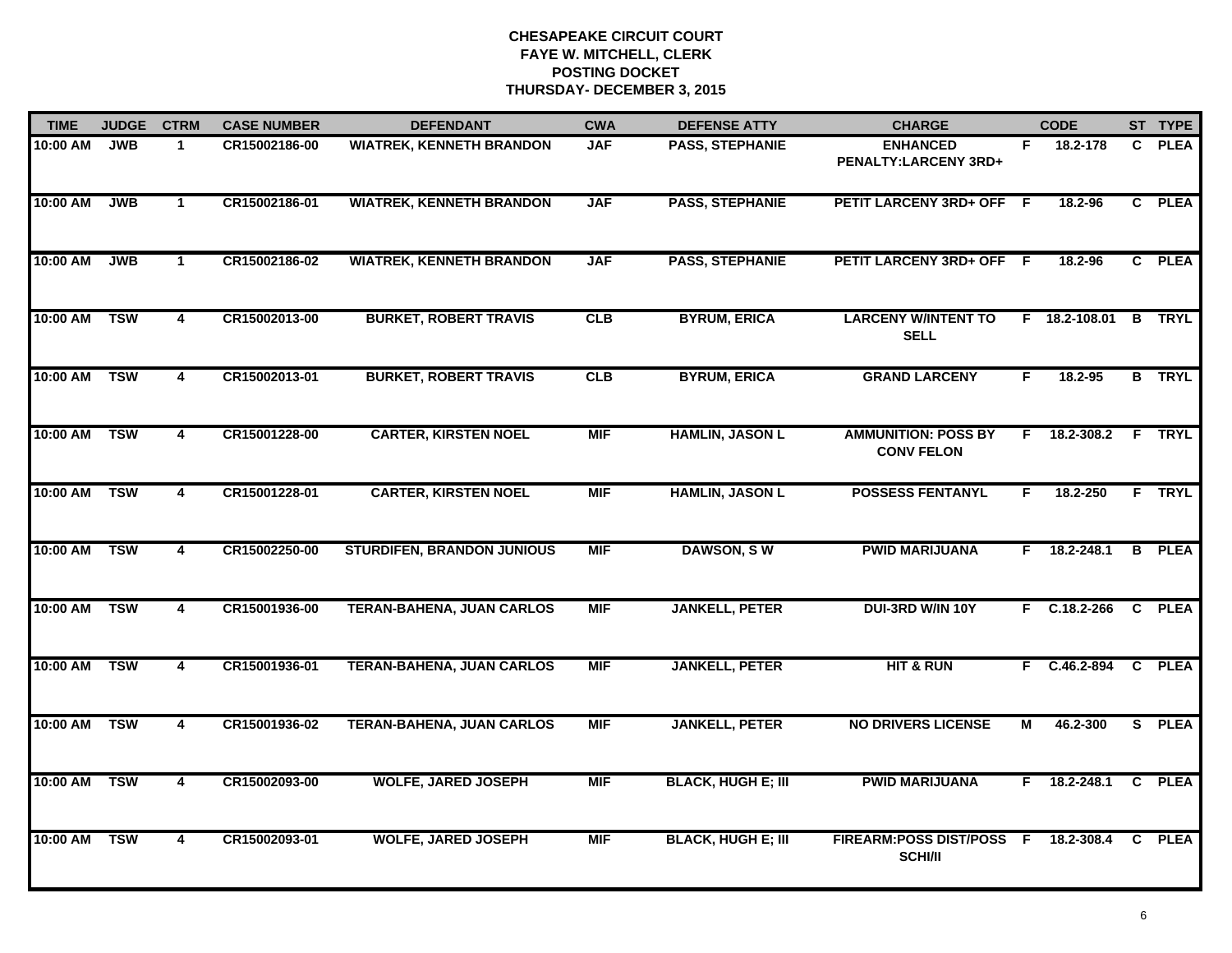| <b>TIME</b> | <b>JUDGE</b> | <b>CTRM</b> | <b>CASE NUMBER</b> | <b>DEFENDANT</b>                | <b>CWA</b> | <b>DEFENSE ATTY</b>       | <b>CHARGE</b>                                   |    | <b>CODE</b>    |              | ST TYPE       |
|-------------|--------------|-------------|--------------------|---------------------------------|------------|---------------------------|-------------------------------------------------|----|----------------|--------------|---------------|
| 10:00 AM    | <b>TSW</b>   | 4           | CR15002093-02      | <b>WOLFE, JARED JOSEPH</b>      | <b>MIF</b> | <b>BLACK, HUGH E; III</b> | FIREARM: POSS BY NON-VIO F<br><b>FELON</b>      |    | 18.2-308.2     | C            | <b>PLEA</b>   |
| 10:00 AM    | <b>RDS</b>   | 6           | CR15001998-00      | <b>EXUM, SHELBY RYAN</b>        | <b>DAW</b> | <b>SHILLING, ANDREW</b>   | <b>CREDIT CARD THEFT</b>                        | F. | 18.2-192       |              | <b>B</b> PLEA |
| 10:00 AM    | <b>RDS</b>   | 6           | CR15001998-01      | <b>EXUM, SHELBY RYAN</b>        | <b>DAW</b> | <b>SHILLING, ANDREW</b>   | <b>ATTEMPT CREDIT CARD</b><br><b>FRAUD</b>      | F. | 18.2-195       | В            | <b>PLEA</b>   |
| 10:00 AM    | <b>RDS</b>   | 6.          | CR15001998-02      | <b>EXUM, SHELBY RYAN</b>        | <b>DAW</b> | <b>SHILLING, ANDREW</b>   | <b>CREDIT CARD THEFT</b>                        | F. | 18.2-192       |              | <b>B</b> PLEA |
| 10:00 AM    | <b>RDS</b>   | 6           | CR15001998-03      | <b>EXUM, SHELBY RYAN</b>        | <b>DAW</b> | <b>SHILLING, ANDREW</b>   | <b>CREDIT CARD FRAUD</b>                        | F. | 18.2-195       |              | <b>B</b> PLEA |
| 10:00 AM    | <b>RDS</b>   | 6           | CR15001998-04      | <b>EXUM, SHELBY RYAN</b>        | <b>DAW</b> | <b>SHILLING, ANDREW</b>   | <b>OBTAIN MONEY BY FALSE</b><br><b>PRETENSE</b> | -F | 18.2-178       | B            | <b>PLEA</b>   |
| 10:00 AM    | <b>RDS</b>   | 6           | CR15000672-00      | <b>MCGRATH, PATRICK</b>         | <b>DAW</b> | Hamlet, BENJAMIN E        | <b>EMBEZZLEMENT</b>                             | F. | 18.2-111       |              | <b>B</b> TRYL |
| 10:00 AM    | <b>RDS</b>   | 6.          | CR15000672-01      | <b>MCGRATH, PATRICK</b>         | <b>DAW</b> | Hamlet, BENJAMIN E        | <b>EMBEZZLEMENT</b>                             | F. | 18.2-111       |              | <b>B</b> TRYL |
| 10:00 AM    | <b>RDS</b>   | 6           | CR15001327-00      | <b>VINES, JERROD DEMONTE</b>    | <b>BKF</b> | <b>POULSON, MICHAEL</b>   | <b>UNATHORIZED USE OF</b><br><b>VEHICLE</b>     |    | $F$ A.18.2-102 | $\mathbf{C}$ | <b>TRYL</b>   |
| 10:00 AM    | <b>RDS</b>   | 6           | CR15001709-00      | <b>WING, JENNIFER ELIZABETH</b> | <b>BKF</b> | Black, Hugh E.; III       | <b>DUI-1ST</b>                                  | M  | A.18.2-266     | $\mathbf{B}$ | <b>TRYL</b>   |